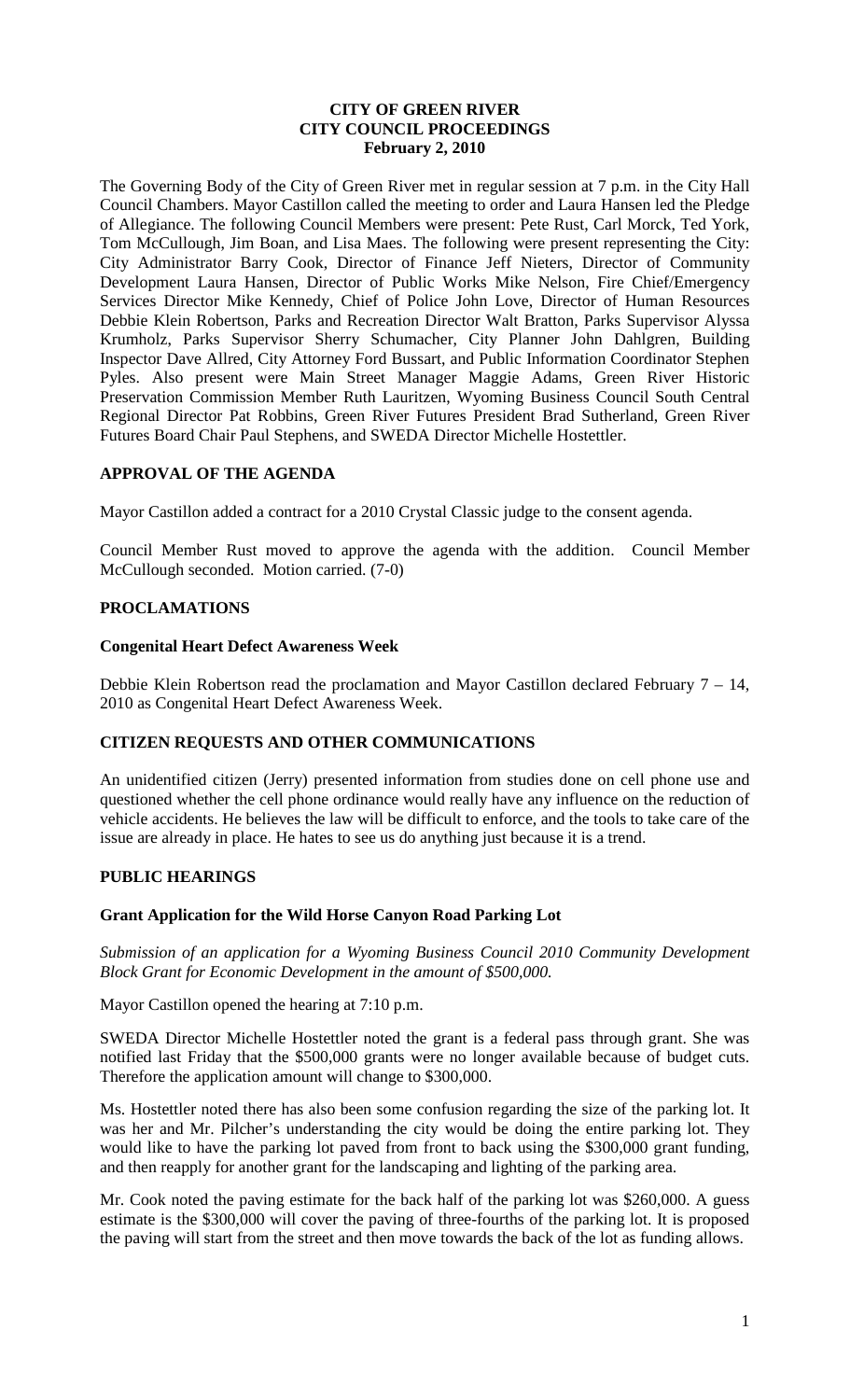The city will retain ownership of the entire parking area, and Mr. Pilcher will lease the lower section for his business parking.

Ms. Hostettler provided the governing body with an impact study that was completed by Wyoming Business Council South Central Regional Director, Pat Robbins, in accordance with the Wyoming Business Council's practices.

Ms. Robbins stated the Wyoming Business Council has a model specifically developed for the state of Wyoming. The numbers are plugged into the model and then it runs the impact analysis for a three year period. So based on the information given to her by Ms. Hostettler, the restaurant will have thirty employees the first year, thirty-five the second year, and thirty-eight the third year. The analysis gives information on direct impacts for the creation of jobs, payrolls, and tax revenues. It also provides indirect impacts such as the benefits to other businesses, support for additional construction of local building space, population impact, and also factors in regional impacts.

Ms. Hansen noted Community Development didn't have a cost estimate on the paving of the parking lot from the front to the back, because she was not aware of the lease option being offered to Mr. Pilcher.

Ms. Hansen asked for clarification on the differences in building values in the grant application and the letter of consideration. The grant application states the building will be an 8,000 sq. ft. building at \$2,594,942. The latest building drawing showed the building footprint to be 9,287 sq. ft., and the October 30, 2009 request letter from Mr. Pilcher states a commercial loan can only be issued for \$1 million as opposed to \$2 million as originally estimated. This information is important because the cost of the building permit will be substantially higher than was portrayed in her staff report submitted for the council meeting. Her estimates were based on a \$1 million building. So, if the building is \$2.6 million the request to waive the building permit fee later in the meeting will go from \$9,553.62 to \$17,305.03.

Ms. Hansen had also been concerned about Mr. Pilcher meeting the 40 space parking lot requirement. Originally the 1.167 acres on the back portion of the lot was to be completed by the city for use as public parking, and is listed in the resolution as 1.167 acres. The July 10, 2009 cost estimate drawings prepared by Public Works Director Mike Nelson were also based on the 1.167 acres. Ms. Hansen noted anyone who comes in to Community Development with a proposal to build a restaurant of this size would have to install forty parking spaces. She is concerned if Mr. Pilcher is not going to be required to build the forty parking spaces, the next person will question why they have to. However, the governing body has the authority to waive that requirement. After hearing Ms. Hostettler's comment regarding the lease, the issue seems to be taken care of.

Ms. Hansen was also concerned regarding Mr. Picher's commitment towards the construction of the restaurant in connection with the grant, since the grant is tied specifically to the parking lot and the creation of jobs by the Sidelines Restaurant. The grant requires "certification by the sponsoring local government and the business that in the event the project is not completed and the business does not relocate or expand, all grant funds will be returned to the state." Therefore, if the parking lot is constructed and the restaurant is not, the city will be liable to pay the grant money back. There needs to be a legally binding contract between the city and Mr. Pilcher to address this issue.

Ms. Hostettler stated when Mr. Pilcher first considered bringing his restaurant to Green River the economy was doing much better and he was going to borrow \$2 million dollars for the project along with a \$1 million investment of his own money. With the change in the economy, the amount he can borrow went from \$2 million to \$1 million, and he will make a \$1 million investment of his own money. His letter of consideration only discussed the loan amount and not the total cost of the project.

Ms. Hostettler apologized for any misunderstandings caused by her not being aware of the grant protocol. She suggested a procedure be written so anyone going through the grant process will know who to contact and who to include in meetings regarding a grant so there are no mistakes that could affect the public hearing.

Ms. Hostettler suggested an agreement be drafted that would meet the certification needs for all grant applications that she could use when people come and talk to her about bringing their business to Green River.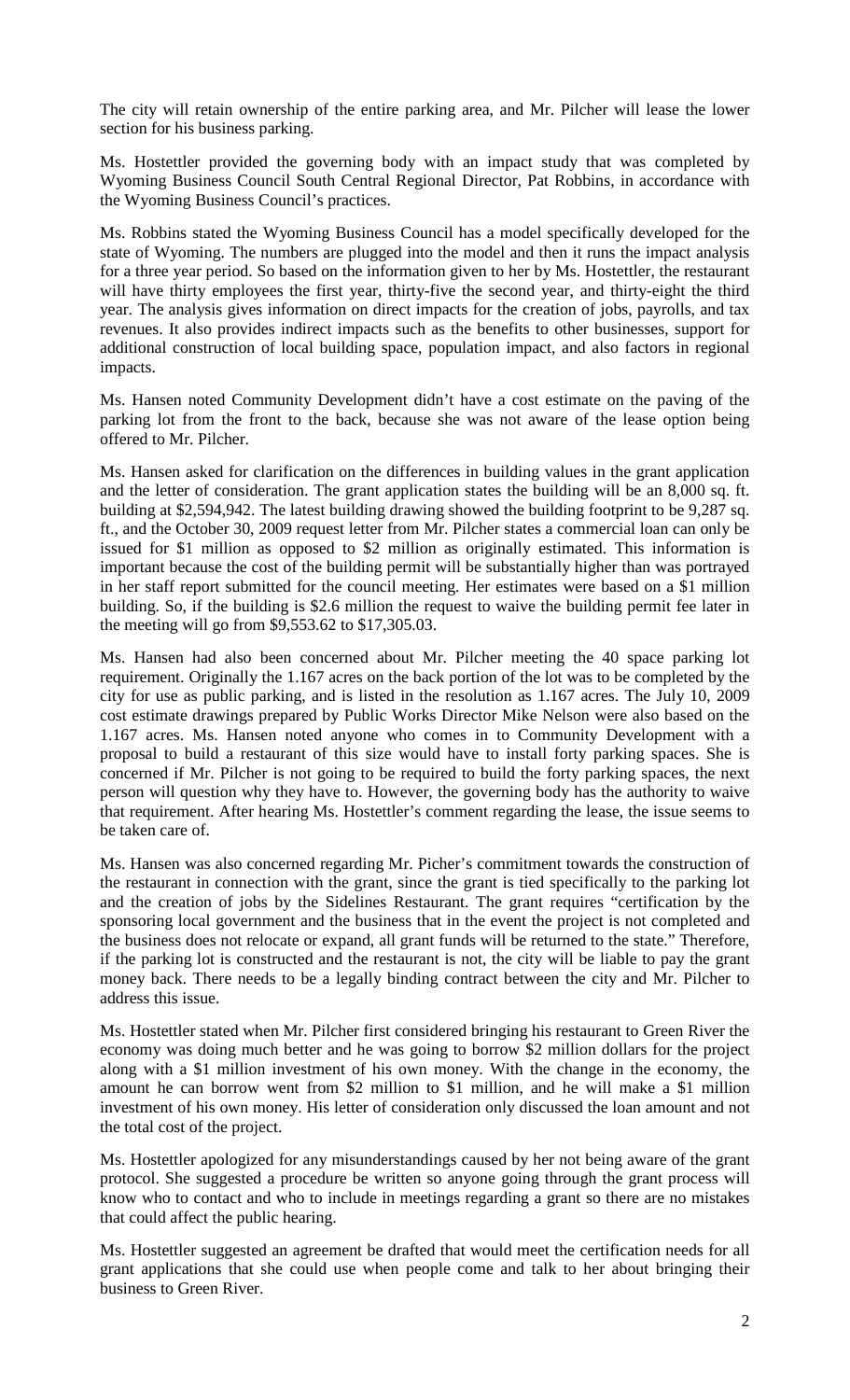Ms. Hostettler noted they could provide any documentation, the governing body would need, to address any other questions they may have on Mr. Pilcher's project.

Regarding the resolution being considered after the public hearing, the acreage and the amount could be fixed and then brought back to the governing body to consider at another meeting. The application isn't due until March  $1<sup>st</sup>$ .

Responding to questions from Council Member Rust, Mr. Bussart stated he wanted the governing body to understand if they received the grant, and built the parking lot, and Mr. Pilcher didn't move forward with his project, the city will have a \$300,000 parking lot, and have to return the \$300,000 grant funds back to the state. The substance of the contract will take some negotiation. Mr. Pilcher may say, if he can't do the deal, he won't do the deal.

Council Member Boan noted the resolution was for the submission of the grant, and there is still time to work out the contract with Mr. Picher. If the small details can't be worked out, and the city receives the grant, they won't have to accept it.

There were no other comments submitted.

The mayor closed the hearing at 7:40 p.m.

## **Grant Applications for the Tomahawk Building**

*Wyoming Business Council 2010 Business Ready Community Grant in the amount of \$1,500,000 and a Wyoming Business Council 2010 - Community Development Block Grant in the amount of \$500,000.*

Mayor Castillon opened the hearing at 7:40 p.m.

Green River Futures President, Brad Sutherland, noted they were preparing two grants for the Tomahawk Building Renovation and asking the City of Green River to sponsor the grants as applicant. Futures will continue to own and manage the building.

The first grant application is for a \$300,000 Community Development Block Grant for Downtown Development. The second application is for a \$1.5 million Business Ready Community Grant. No match funding from the city is needed for the grants. The \$1.8 million will be used to renovate the second and third floors so they can be used for office and retail space. Futures plans on relocating to the building and Main Street may also. When the restoration project is completed, the building will offer over 3,000 sq. ft. in storage space for tenants, 11,500 sq. ft. of retail office space, and 4,200 sq. ft. of live/work office space. This means space for twenty businesses, with an average of three employees. Most of the sixty jobs created will be new.

The project has been recommended by the City of Green River Urban Renewal Agency, the Green River Main Street Program, the Blue Canopy Group that did the city's branding and marketing study, and by the strategic plan summit. They've also received letters of support from the community on the project.

The project has been studied extensively, and Futures is ready to get the job done with the city's support. Mr. Sutherland noted they need the full governing body's support to complete the project.

Mr. Sutherland noted when they first acquired the building the market rental rate was \$3.50/sq. ft. Since they purchased the building they have increased the rent to \$4/sq. ft. The rents will be increased as improvements are made to the building to what they believe is the market rate. Mr. Sutherland stated they are not using government money to subsidize lower rental rates, *as rumored*. It is their hope that as the building improvements are made, the tenant's business will also increase so they can absorb the gradual rate increases.

Mr. Sutherland noted there had been some concerns regarding parking availability. There are only about twelve parking spaces surrounding the building. Futures addresses the limited parking within the tenant lease agreements, requiring parking in the public parking lots (for example the Railroad Avenue parking lot). If the city does realize their goal to renovate and make the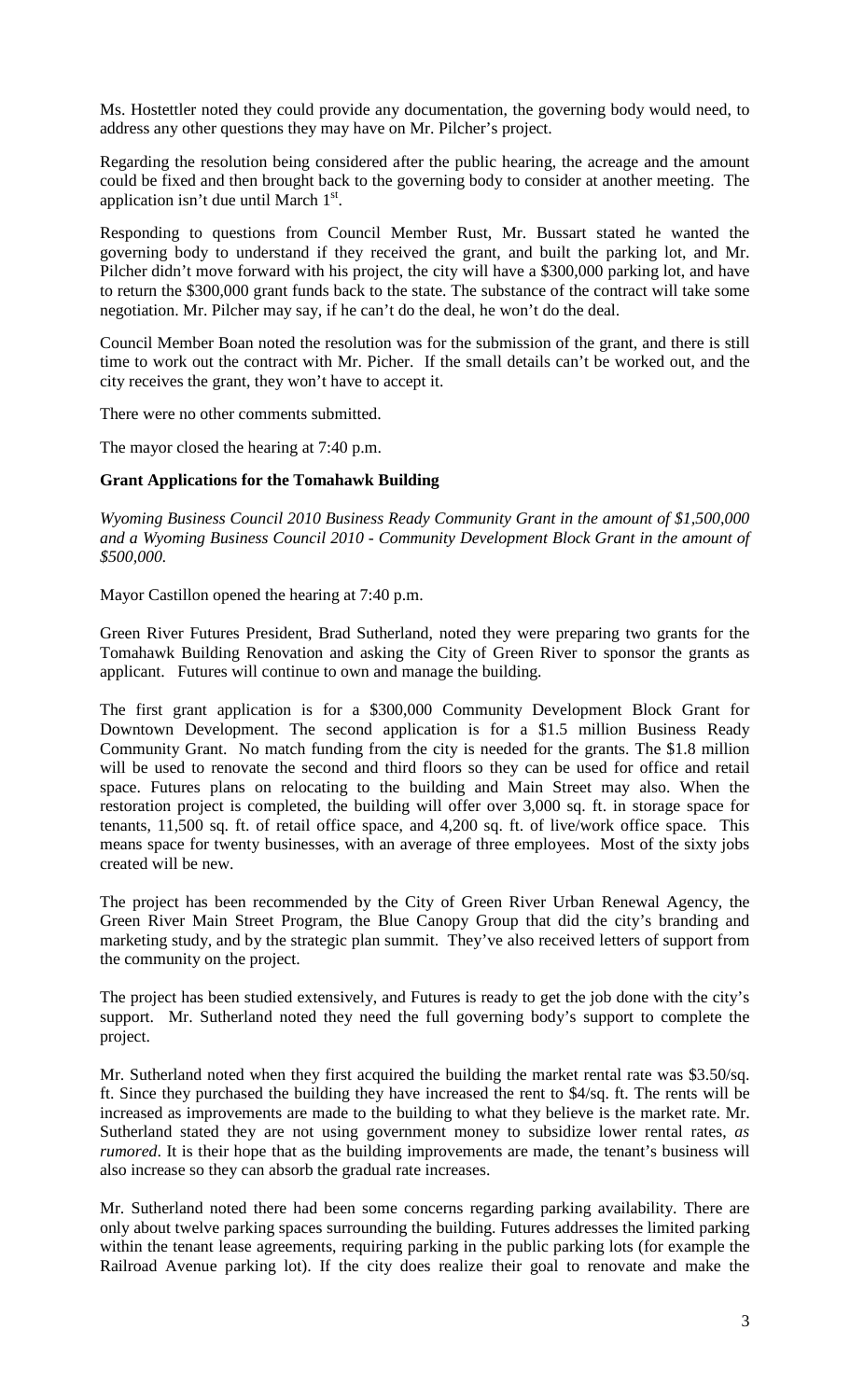downtown area a vibrant place, the city may have to address the downtown parking issue at that time.

Futures' Chairman Paul Stephens addressed questions from the governing body. He noted that along with Michelle Hostettler they were notified, on Friday, the \$500,000 grants were no longer available, and so they will be applying for a \$300,000 grant. He doesn't believe the reduction will be an obstacle.

The basic outline for the building is to invite in twenty new businesses. Depending on the nature of the businesses, they are hopeful they can employee two to three people per business. He noted there is a new print design business at the Tomahawk, and also a mortgage company. Futures is working on negotiations with other businesses that will be a nice addition to the downtown area.

While every community has home based businesses, Mr. Stephens hopes Futures will be able to attract 10% of the home based businesses that are ready to relocate and/or expand.

The current market rental rate is \$9/sq. ft. The rental rates at the Tomahawk will be lower for the following three reasons:

- 1. The businesses are being asked to do business in a construction environment
- 2. The tenants will be paying their own utility costs. Other landlords pay for the utilities and increase their rental rates accordingly.
- 3. A lot of the businesses they are trying to attract are "start up" businesses. The lower rent will provide "start up" businesses with a little bit of a push to start out successfully and provide economic development.

Futures will monitor the rental rates carefully. They don't plan to undercut the rates of other property owners, or cause a mass exit to the Tomahawk because they have the cheapest rent.

Mr. Stephens noted the goals and purpose of Green River Futures, Inc. is not limited to the Tomahawk Building. They are predicting a renovation completion date of approximately 2013. At that time, the rentals will cover the operating costs, and provide a breakeven point. Futures is not looking for the building to provide 100% of their operating budget. That is not the design of the project. Once all the grant requirements have been met, Futures may come before the governing body and ask for a joint decision on whether Futures should continue to manage the building or sell it. Until the building is sold there won't really be any money of a material nature that will meet the mayor's idea of the taxpayer seeing a return on their investment.

Council Member York added it is a process. The taxpayers are going to see the benefits as each new business comes in.

Mr. Stephens stated they are trying to create a downtown cluster, spurred by the Tomahawk renovation, that will create business activity and foot traffic that will spill out to all the downtown businesses.

Mr. Stephens stated they will be very disappointed if they don't receive the grants, because it will retard the renovation process. They will not be able to renovate the second and third floors, or install the elevator until they can apply for and receive grant funding. However, they will continue to operate and try to inject economic revitalization into this end of town.

There were no other comments presented.

Mayor Castillon closed the hearing at 7:57 p.m.

# **ORDINANCES**

## **Banning Cell Phone Use While Driving**

**10-01:** An Ordinance amending Chapter 24 of the Green River Code of Ordinances, to include Section 24-16 of the Green River Code of Ordinances, City of Green River, State of Wyoming, prohibiting the use of cell phones while driving.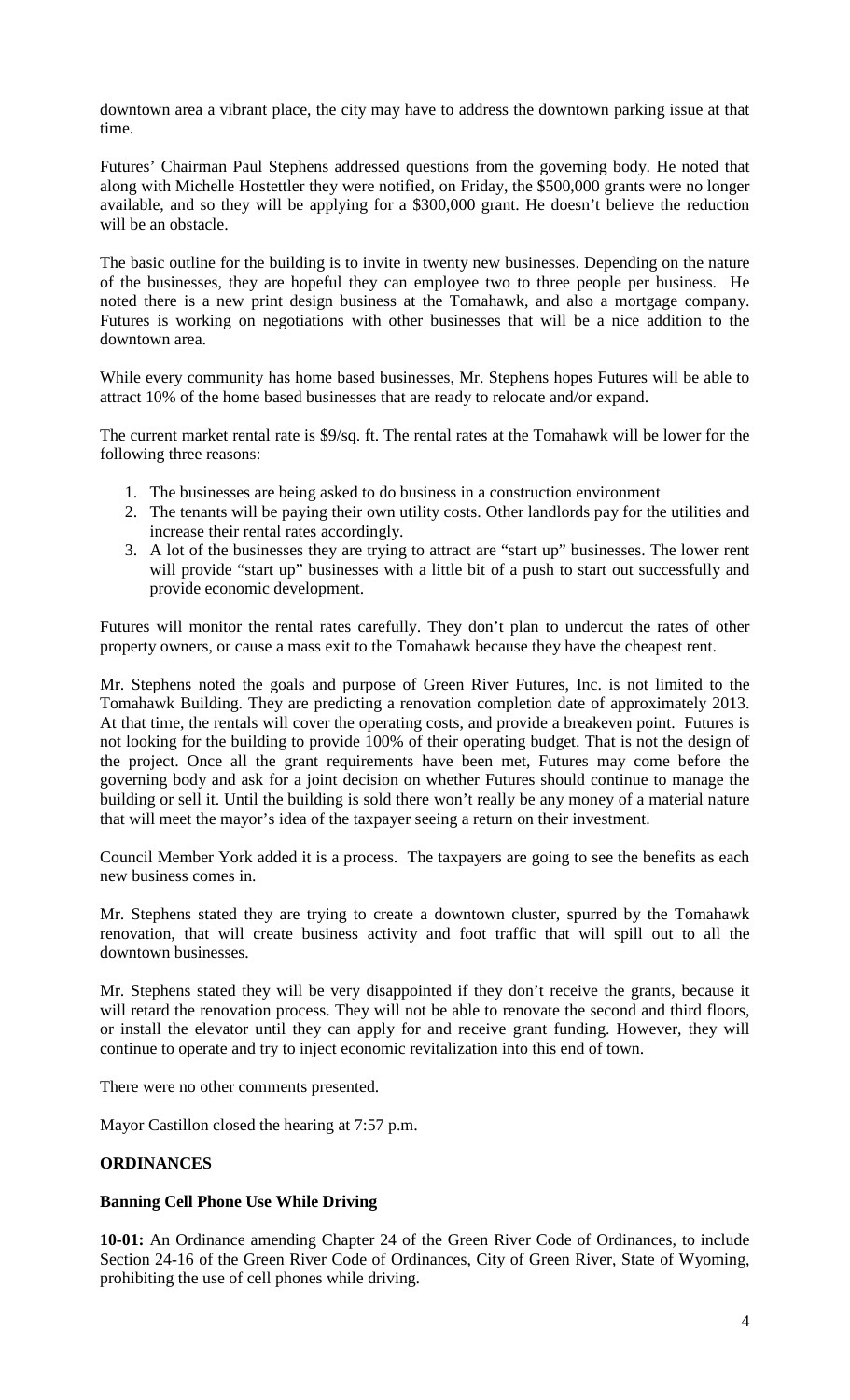Council Member McCullough moved to approve the ordinance on third reading. Council Member York seconded.

The members of the governing body presented information from research they had done to support their position on the ordinance, and their communications from the public.

Chief Love explained the difficulties officers will have with trying to enforce the ordinance because it will be difficult to prove a violation. They'll have to see how it all plays out in court. He also discussed how they issue tickets for inattentive driving whether the violator is using a cell phone or not. If the council's goal is voluntary compliance, the majority of the people will comply with the new ordinance.

Mr. Cook noted if the ordinance passed, signage for the ordinance would be placed at the three entrances into the city. Once the ordinance has been published, it will become law, and enforcement will start on March 1, 2010. The fines will be the same as those for inattentive driving, \$65 for the first offense and \$210 for the second offense.

After a lengthy debate, Council Member Boan called for the question.

Motion carried (6-1) with Council Member York voting no.

#### **RESOLUTIONS**

#### **Grant Application for the Wild Horse Canyon Parking Lot**

**R10-14:** A resolution authorizing submission of an application to the Wyoming Business Council for a Community Development Block Grant for Economic Development on behalf of the governing body of the City of Green River.

Council Member Boan moved to approve the resolution authorizing the submission of an application to the Wyoming Business Council in the amount of \$500,000 for a public parking lot in Wild Horse Canyon. Council Member McCullough seconded.

Council Member Boan amended his motion to approve the resolution authorizing the submission of an application to the Wyoming Business Council in the amount of \$300,000 for a public parking lot in Wild Horse Canyon, and amended the acreage from 1.167 to 2 acres. Council Member McCullough seconded. Motion carried. (7-0)

## **Documentation for the Implementation of the Internal Revenue Code for Wyoming Retirement Contributions**

**R10-15:** A resolution to document the City of Green River's implementation of the provisions of Section 414(h)(2) of the Internal Revenue Code, regarding employer pick-up of employee retirement contributions to the Wyoming Retirement System *for law enforcement personnel.*

**R10-16:** A resolution to document the City of Green River's implementation of the provisions of Section 414(h)(2) of the Internal Revenue Code, regarding employer pick-up of employee retirement contributions to the Wyoming Retirement System.

Ms. Robertson stated during their audit Wyoming Retirement was not able to locate documentation for the city's participation in the system. So, several months ago, they contacted the city and asked for resolutions to officially document the city's participation in the two Wyoming Retirement Systems.

Council Member Rust moved to approve the resolutions. Council Member McCullough seconded. Motion carried. (7-0)

#### **Budget Increase and Acceptance of Donation for the Bike Park Project**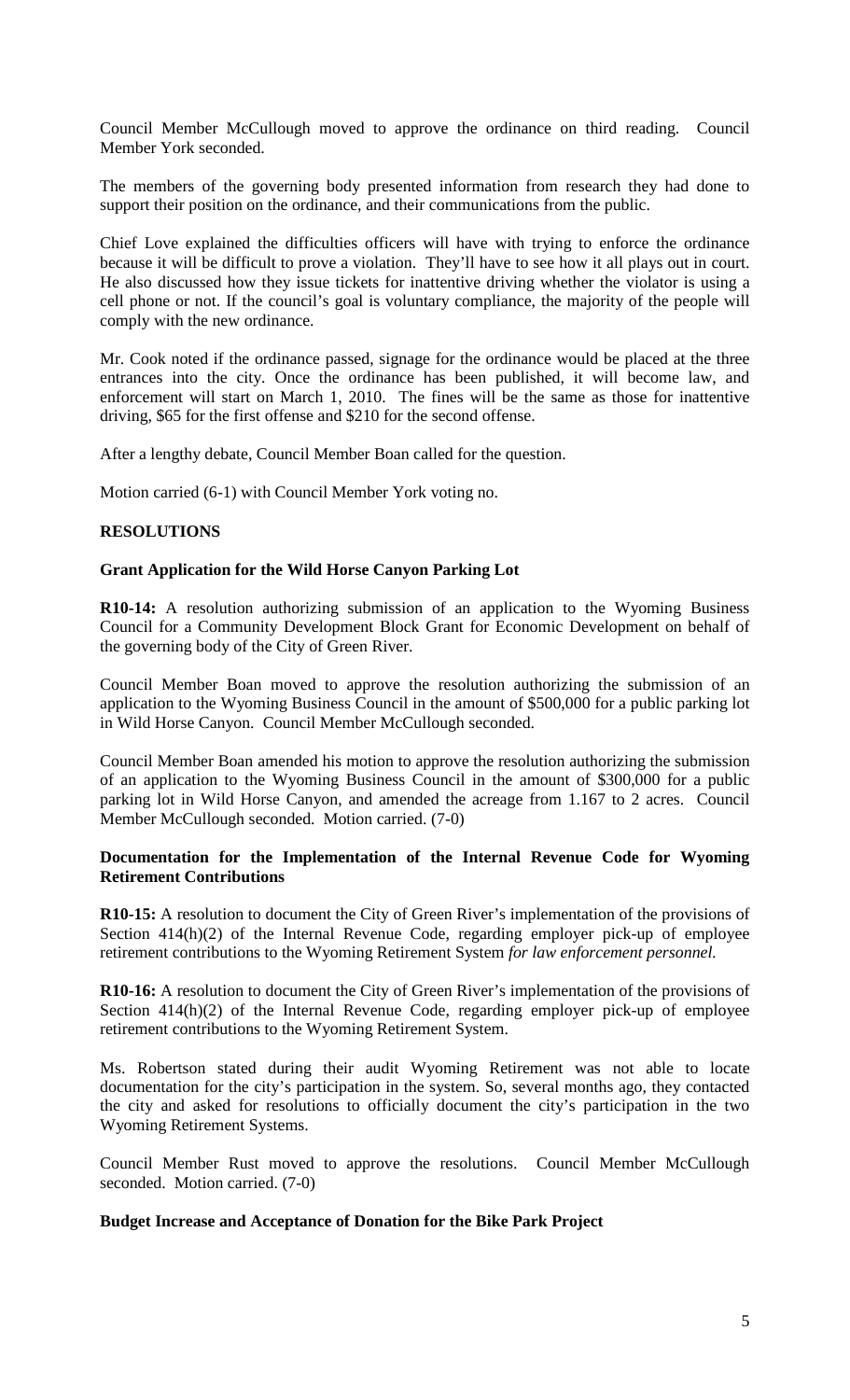**R10-17:** A resolution for the governing body of the City of Green River, Wyoming, to approve an increase in expenditure authority and to accept the donation in the Capital Projects Fund from Trona Valley FCU for the Bike Pump Park in the amount of \$500.

Council Member McCullough moved to approve the resolution for the Volunteer Community Build Event food and refreshments on April 9-11, 2010. Council Member Boan seconded. Motion carried. (7-0)

Council Member McCullough thanked Trona Valley Federal Credit Union for their donation.

# **Encroachment Easement for Don Van Matre**

**R10-18:** A resolution authorizing and directing the governing body of the City of Green River, Sweetwater County, Wyoming to grant an easement for encroachment to Donald Van Matre.

Mr. Dahlgren stated this easement will correct a mistake made by the city surveyor around 2004.

Mr. Bussart noted there was an improper survey done when the easement exchange was done originally. Mr. Van Matre's building does not encroach on the city easement, but the overhang on the roof does.

Council Member York moved to approve the resolution granting an encroachment easement to the Van Matre's at 217 and 218 Uinta Drive and 55 Astle Avenue. Council Member Boan seconded. Motion carried. (7-0)

## **COUNCIL ACTION ITEMS**

## **Proposal from Sidelines Sports Bar**

For the sake of discussion Council Member York moved to approve the October 30, 2009 request from Sonny Pilcher with the following amendments:

- 1) The purchase of the footprint for the building shall be at the appraised value of \$4.02 per square foot. The total amount is to be determined based on a final approved site plan.
- 2) The annual fee for the 30-year lease shall be based on the appraised value of the property at \$4.02 per square foot.
- 3) Building, landfill and tap fees shall not be waived.
- 4) All permitting and review processes shall be adhered to including Development Plan review and approval, Building Permit application, review and approval, inspections, the liquor license application process, etc.).
- 5) The agreement is subject to the preparation, review and approval of all legal documents necessary for the transaction.

Council Member Rust seconded.

The governing body discussed the purchase price of the land at the appraised \$37,333.74 value versus Mr. Pilcher's offer of \$2,500.

Ms. Hansen noted Mr. Pilcher had requested the following:

- 1. To purchase the building foot print for \$2,500
- 2. To lease the remaining portion of Lot 1 for parking at \$1,000 per year for a 30-year period
- 3. To purchase a full retail liquor license
- 4. For the \$500,000 Community Development Block Grant to be approved for the construction of a community parking lot on the upper portion of Lot 1 of the Towers Subdivision
- 5. A request to waive all fees (tap fees, building permit fees, landfill fees, etc.)

She also noted: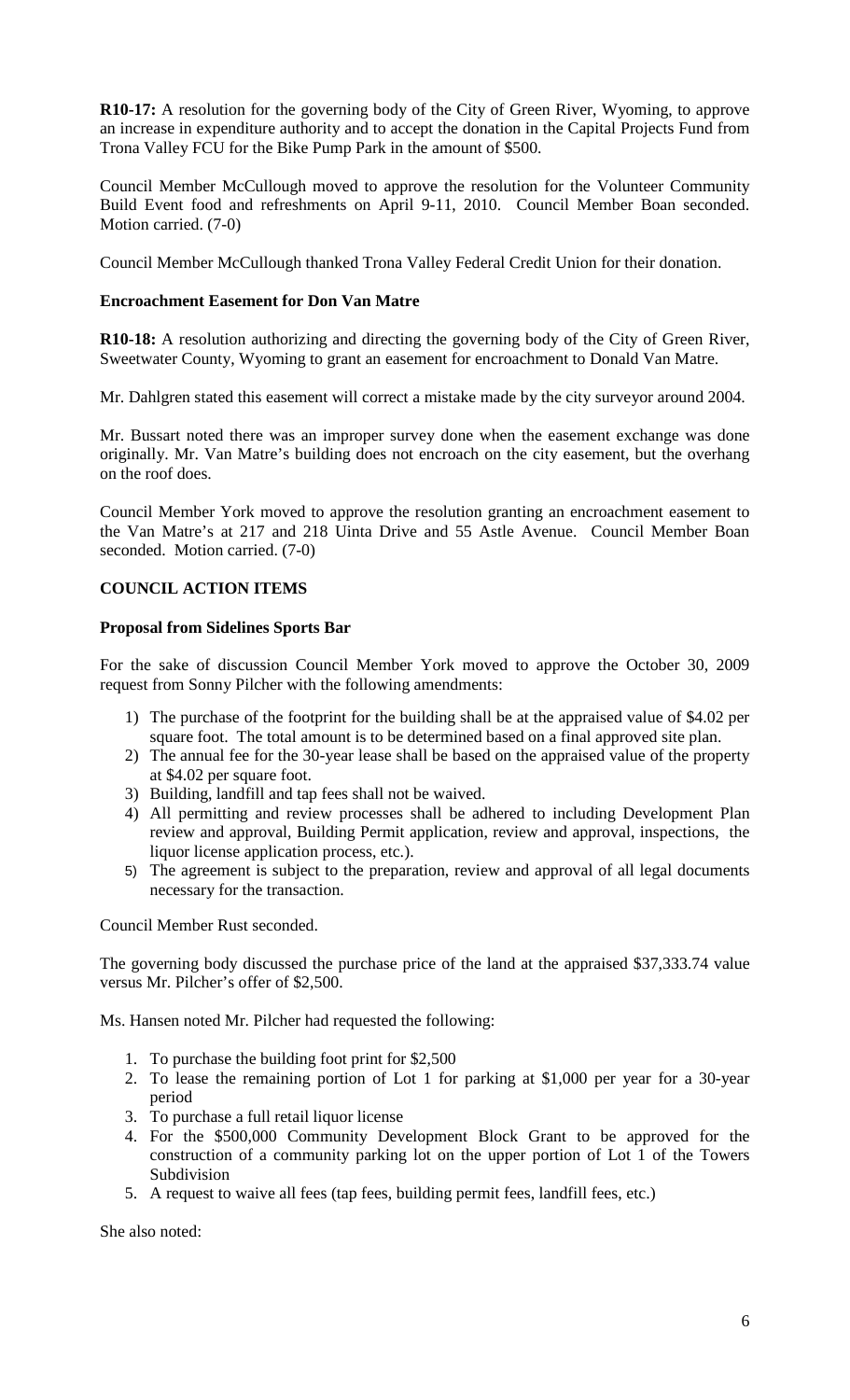- The July 2009 appraisal on the entire two acre parcel was \$350,000 or \$4.02 per square foot.
- Based on the estimated \$2,594,942 building amount, the building permit fees will be  $$14,762.41$ , which Mr. Pilcher has asked to be waived. If he has to go with a  $\frac{3}{4}$ " water line, the water and sewer tap fees will be \$1,591.96. If he has to go with a 1" water line, the water and sewer tap fees will be \$2,542.62. So, the total amount of fees Mr. Pilcher is asking to be waived is \$17,305.03.
- Based on Mr. Pilcher's proposal, the projected revenue for the city is: \$2,500 for the land, \$30,000 for the life of the lease, and zero dollars in fees, which equals \$32,500 in revenues for the city.
- On the other hand a second option would be: \$37,334 for the land, \$137,666 for the thirty-year lease based on the appraisal value, and payment of \$17,305.03 in fees. That comes to \$192,305.03 in revenues for the city.
- So, there is a potential loss \$150,805.03 in revenues for the city.

Council Member McCullough suggested Mr. Pilcher purchase the building foot print land for the appraised price of \$37,333.74, the city not waive the fees, and they offer Mr. Pilcher a lease at \$1,000 per year, for thirty years, giving him a \$107,000 savings. He believes this will eliminate any questions from other business owners about fairness, because Mr. Pilcher will be required to pay for the land and pay fees just like any other business.

Responding to a comment made by Ms. Hostettler, Council Member Boan stated the city's offer for a \$107,000 savings was a pretty good indication of the city's desire to have Mr. Pilcher's business locate in Green River.

Mr. Pilcher stated he understood their stand on the fees, which is part of doing business anywhere. He feels the \$1,000/year lease is a good deal. However, he would like to negotiate on the cost of the land. His whole project has to service the debt. Even if the city pays for the parking lot, he will still need to decide whether he wants to borrow a million and invest a million of his own money towards the project. He feels the governing body could help him more by reducing the cost of the land. He also noted the time of year his building is built will make a big difference on when the parking lot can be built.

Council Member McCullough noted in the scope of a \$2 million project, the \$37,000 for the land isn't a whole lot.

Council Member Maes suggested they could offer the land to Mr. Pilcher at the same 34% discount given to the Hampton Inn, which would make the purchase price \$24,640.27.

Council Member Rust felt they should be more conservative than they have been in the past, because of the change in the economic situation. He feels the \$107,000 is a substantial commitment on the part of the city, and hopes it is a concession for Mr. Pilcher to bring his restaurant to Green River.

Ms. Hostettler stated she would hate to see Green River miss out on the opportunity for the restaurant to be built in Green River. That is why she is asking the governing body to make every concession they can.

Responding to a question from Council Member Boan, Mr. Pilcher stated he would have to go home and punch out the numbers after the council made their decision.

Council Member Rust withdrew his motion.

Council Member Boan moved to approve the following with Council Member McCullough seconding. Motion carried. (7-0)

- 1) The purchase price for the approximate 9,287 sq. ft. building footprint is \$24,640
- 2) A 30-year lease, at \$1,000 per year, for the lower portion of Lot 1 of the Towers Subdivision for parking
- 3) Allow the issuance a full liquor license
- 4) Authorize the submission of the parking lot grant for \$300,000
- 5) Deny the request to waive the building, landfill and tap fees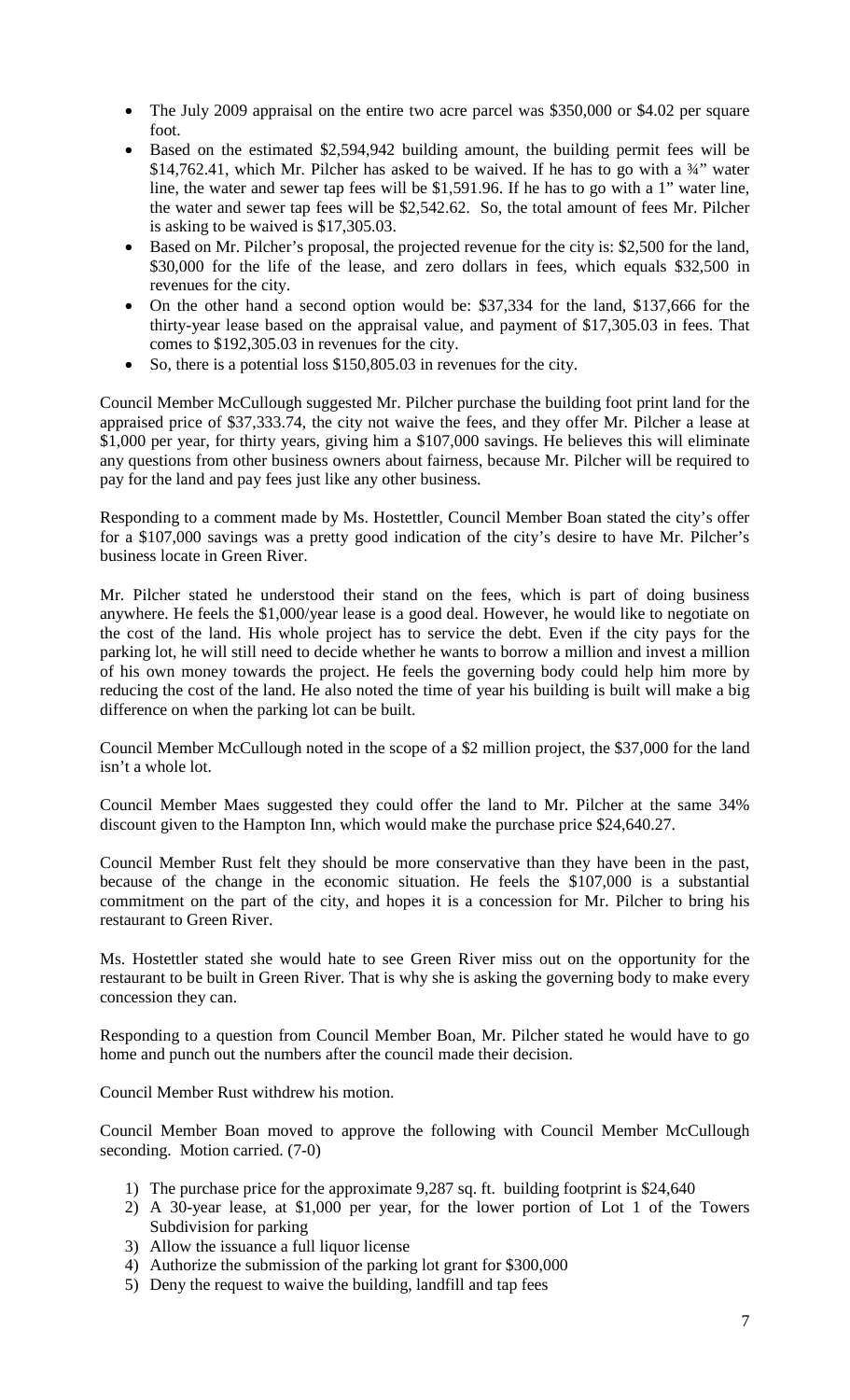Mr. Pilcher stated he would have an answer back to the governing body within a week or two on his decision.

# **Twenty-Four Hour Openings**

Council Member Maes moved to approve the special twenty-four hour openings requested by the Green River Liquor Association for Friday, June 25, 2010, Saturday, June 26, 2010 (Flaming Gorge Days); Saturday, October 30, 2010 (Halloween); and Friday, December 31, 2010 (New Year's Eve). Council Member McCullough seconded. Motion carried (6-1) with Council Member York voting no.

# **Waive GRRC Rental Fees for 2010 GRHS Senior Class Party**

Council Member Rust moved to waive the reduced rental fee of \$810 for the 2010 Green River High School senior class party at the recreation center on May 29, 2010. Council Member Boan seconded. Motion carried. (7-0)

## **Bid Award for Phase I of the Pedestrian Viaduct Project**

Mr. Cook noted the project will start with Phase I to renovate the two ramps on both sides of the viaduct.

Mr. Dahlgren noted the \$156,170.47 for construction management on the project had already been approved by the governing body last year. There is about \$1.3 million in the budget. The bid award will bring the project costs up to \$1.15 million. So, there is a little extra left over.

Council Member Maes moved to award the bid for Phase One to DeBernardi Construction in the amount of \$983,695.50. Council Member Morck seconded. Motion carried. (7-0)

## **Request to Waive Building Permit Fees**

Brian Seppie stated the board is relocating their high voltage service line into the plant to get them out of the flood plan. The project is being designed by an electrical engineer, and the engineer will be doing the required site inspections. Because it is a public facility the board was required to purchase the electrical permit through the state fire marshal's office. So the design and inspection fees for the project have been paid to the state fire marshal's office. The same plans were sent to the city. So, from the board's perspective having the city do the inspections the fire marshal is doing for the project is a duplication of services. If the facility wasn't a public facility they would not need to go through the fire marshal's office.

Historically, both Green River and Rock Springs have waived the building permit fees for the board because they are another governmental entity.

Council Member Rust argued if the city wasn't incurring any expenses or sending staff out to do inspections, then the board shouldn't be required to pay the fees.

Building Inspector Dave Allred stated the state fire marshal's office would be doing all the inspections and submitting the reports to the Community Development Department. The city will inspect the site, but he isn't qualified to do some of the higher inspections, and in that event the city accepts their reports.

Ms. Hansen stated this issue had come before the governing body because city staff does not have the flexibility or authority to make the decision to waive fees.

Council Member York moved **not** to waive the building permit fees for the Electrical Relocation Project at the Water Treatment Plant as requested by the Green River – Rock Springs – Sweetwater County Joint Powers Water Board. Council Member Boan seconded. Motion carried (5-2) with Council Members Rust and York voting no.

## **Adoption of the Marketing Branding and Design Action Plan**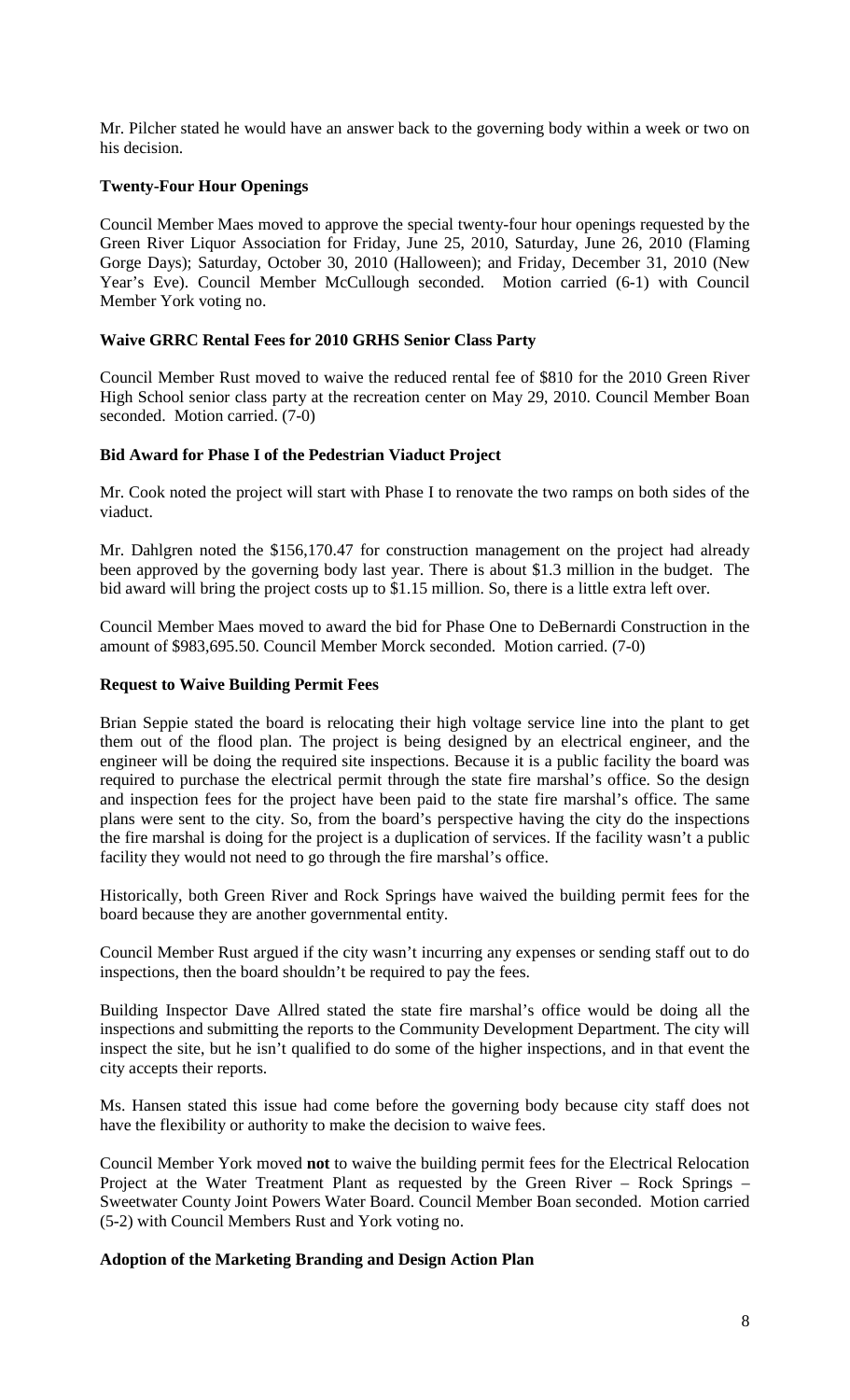Council Member McCullough felt to not adopt the plan after spending \$80,000 would be wrong, and the plan should be implemented in phases as funds allowed.

Council Member Boan stated they may have to adopt it because they paid \$80,000 for it, but he doesn't believe they have to implement the whole thing. He has a problem with the logo and the emphasis on the river. He feels the old logo represents the city, the river, and the rock formations.

Responding to a question from Council Member Boan, Main Street Manager Maggie Adams stated she has a degree in draft design, and yes, the logo

will be difficult to use for a lot of applications. She noted the Green doesn't receive the same attention as the River. The city's name is Green River.

Mr. Dahlgren felt the logo was clean, simple, and different from other communities that also have rivers and mountains in their logos. It is a unique way of telling the story of Green River. He noted the tag line "fish it, float it, live it" can always be changed. Mr. Dahlgren noted it was a unanimous vote to adopt the logo by those who attended the steering committee meeting.



Council Member York noted the governing body had also been asked to submit their opinions on the logo selection.

Mayor Castillon stated he had responded negatively to the logo and the study, because it didn't focus on tourism which he feels should be emphasized in accordance with the fourth goal of the strategic plan.

Mr. Dalhgren read a portion of a letter Chamber of Commerce Director Janet Hartford had asked him to present at the meeting. She supports several portions of the plan,

"1) Expedition Plaza theme, 2) way finding, gateway, and identity features, 3) façade and signage recommendations for downtown, 4) and making downtown more walk-able are all very good, and are consistent with the City's Goals.

I feel that tourism is still a way to diversify our economy and we should most certainly look to ways of increasing that sector of development. Tourism Development will also provide our community with quality of life infrastructure."

Mr. Dahlgren noted tourism wasn't given as big a role as gas, oil and trona in the plan. However, tourism and tourists are discussed more than 120 times. It discusses the target market and target audience, which includes travelers more than 50 times. It also discusses creating a three-hundred mile radius to market people within that area most likely to visit. It discusses using assets we already have to create more tourism and capture more travelers, i.e. the river and its resources, our parks and trails systems, art festivals, John Wesley Powell, the railroad, our downtown, etc.

Mr. Dahlgren believes the Blue Canopy plan supports the governing body's strategic plan's sixth goal to expand Green River as a tourist destination. He also believes the steering committee saw its support of the strategic plan. However, if there is a concentrated focus in that direction, they can use the plan to create more tourism than Blue Canopy proposed.

Council Member Maes felt Blue Canopy did an excellent job of compiling all the data they collected, including interviews, into a useable working document. It can be expanded to focus on tourism. The city doesn't have to do everything. They can implement what the council agrees on in phases. She supports the adoption of the logo, because pictures and graphics can be inserted.

Council Member Morck also liked the document, but felt it is missed seeing Green River as an oasis.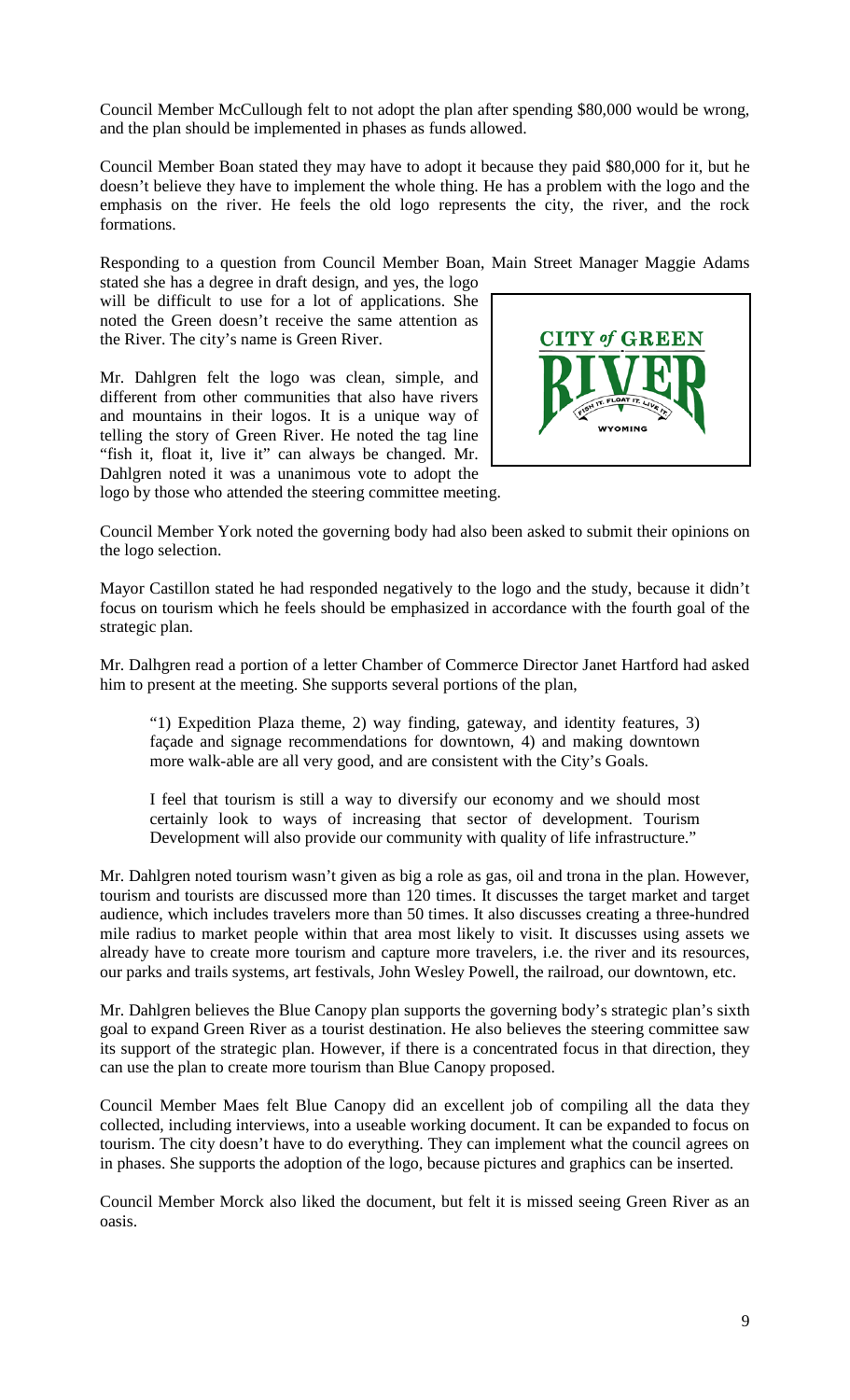Council Member York moved to adopt the Marketing, Branding and Design Action Plan and the logos as presented. Council Member Rust seconded. Motion carried (6-1) with the Mayor voting no.

# **Catering Permits**

Council Member Rust moved to approve the issuance of catering permits to the Embassy Tavern for the Crystal Classic Snowshoe Softball Tournament at Stratton Myers Ball Fields from 10 a.m. to 6 p.m. on Saturday, February 13, 2010; and the Crystal Classic Awards Banquet at the Pavilion from 3 p.m. to 6 p.m. on Monday, February 15, 2010. Council Member Maes seconded. Motion carried (6-1) with Council Member York voting no.

# **CONSENT AGENDA**

Council Member Maes moved to approve the following consent agenda items. Council Member McCullough seconded. Motion carried. (7-0)

- Ratification of an agreement with Ohlson Lavoie Collaborative (OLC) for a forensic investigation of natatorium moisture issues at the Green River Recreation Center in the amount not to exceed \$12,900.
- A Horse Corral Lease with Margaret Lewis for Corral #18.
- A contract with Kelly Strampe in the amount of \$250 for advertising the high school girls soccer. The contract approved on December 5, 2009 was for advertising in the newspaper. Ms. Strampe said it was too expensive, and asked for a new contract for radio advertising.
- The Alcohol Inspection Contract with the Wyoming Association of Sheriffs and Chiefs of Police to provide alcohol compliance inspections based on a rate of \$85 per inspection.
- A proposal with Dubbe Moulder Architects to provide professional architectural services, for an amount not to exceed \$4,500, to prepare a Best Use Study for the possible future use of the church building at 295 West Flaming Gorge Way.
- The 2010 American Red Cross/Green River Recreation Center Authorized Provider Agreement.
- A change order with CivicPlus in the amount of \$1,450 for 50 addition city website pages.
- The grant of right-of-way amendment Serial Number WYW 139924 with the Bureau of Land Management for the Killdeer Wetlands Project.
- The adoption of Home Rule for Electrical Plan Review of medical facilities.
- A time extension of the Inberg Miller Engineering service agreement for the FMC Park Road Improvements through December 31, 2010.
- An amendment to the agreement with Nelson Engineering for the South East Water Improvement Project in the amount of \$40,200 to design water improvements for the Faith – Evans area, from the intersection of Uinta Drive and Indian Hills Drive, to eliminate the need for the existing Mansface Pump Station.
- A contract with Jeff DeJong in the amount of \$850 to replace Bonnie Lampman as the NICA Sanctioned Judge for the 2010 Crystal Classic.
- The Minutes for: January 19, 2010
- Financial Reports and Payment of Bills: *Outstanding Invoices* = \$360,436.38 *Prepaid Invoices* = \$66,732.01 *Payroll Expenditures* = \$361,446.64 *Pre-authorization Payments* = \$755,000.00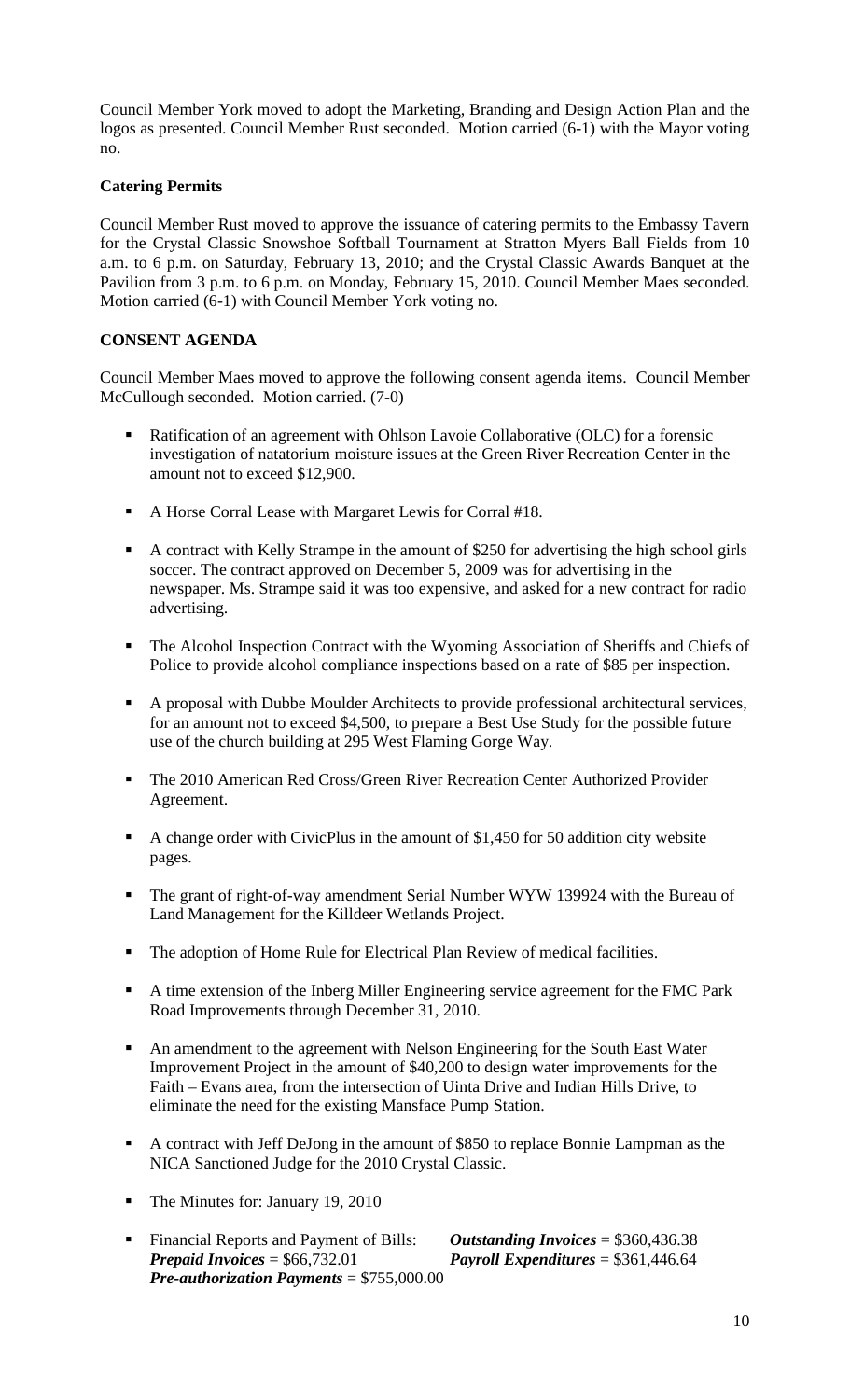# **CITY ADMINISTRATOR'S REPORT**

Mr. Cook noted the retirement of Nuisance Officer Wayne Zickefoose and his supervision of the weed crew. Mr. Cook stated the nuisance officer position will not be filled and the duties will be split as follows:

- The nuisance enforcement will be done by the Community Development Department as part of the property maintenance code.
- The weed crew will move to the Parks and Recreation Department
- The work restitution program through the municipal court will be discontinued. After a discussion with Municipal Court Judge Jason Petri, it was brought to Mr. Cook's attention that some of the work restitution participants are felons. So, with the retirement of Officer Zickefoose the city no longer has the qualified personnel or the funding to handle the work restitution program.

Mr. Cook stated he has informed all the department heads that he is implementing a hiring freeze on all full and part-time positions. He doesn't want to hire people within the next three to four months only to be faced with personnel issues going into the next budget year given the city's revenue situation. So, no positions will be filled automatically, they will have to go through Mr. Cook first. There are currently two positions that will not be filled, the Nuisance Officer, and a fleet maintenance position.

Mr. Cook noted the Joint Appropriations Committee met last Thursday, and they added another \$20 million to the funding for local governments. That means a 50% cut from the \$3 million the city is used to receiving.

Mr. Cook noted the Community Development Department had put together a goal plan and noted he had sent a copy of it to the governing body.

He asked the governing body to look back over the Capital Project spreadsheet they had discussed at the January workshop.

Mr. Cook noted the workshop for next week has several items on it and will be a lengthy meeting. He asked the governing body to review the items and let him know if there was something they would like to remove.

He acknowledged Police Department personnel on their receipt of the Great Job Award and a letter of commendation. Police Dispatcher Kristy Grisham assisted in a 911 call and was able to assist the caller in administering CPR in a life threatening situation. Police Officer Luke Benson assisted a juvenile that was experiencing difficulty in breathing in another life threatening situation.

Responding to a question from the Mayor, Mr. Cook noted the city will continue to pursue the purchase of the BLM land to the west of Green River. However, based on the archeological analysis of Section 12 there is a 40-60 acre piece that has artifacts in it. Therefore, the city will ask for the 40-60 acre portions that contain artifacts in both sections be removed from consideration, leaving approximately 600 acres in each section available for purchase. The city will need to send a letter to the BLM modifying their application to purchase the land remaining in Sections 10 and 12.

Mr. Cook added a \$10,000 grant is covering the work being done by Dr. Dudley Gardner at the Peru Hill site, which is scheduled to continue for another two years. The State Historical Preservation Office is scheduled to perform the historical review work on the old railroad grade line within the next six months.

He believes the city is still another 18-24 months away from being able to purchase Sections 10 and 12 from the BLM.

Council Member Maes noted in light of the Jamestown water situation, getting water to the BLM land to the west, the problems they keep running into regarding the purchase of land to the west,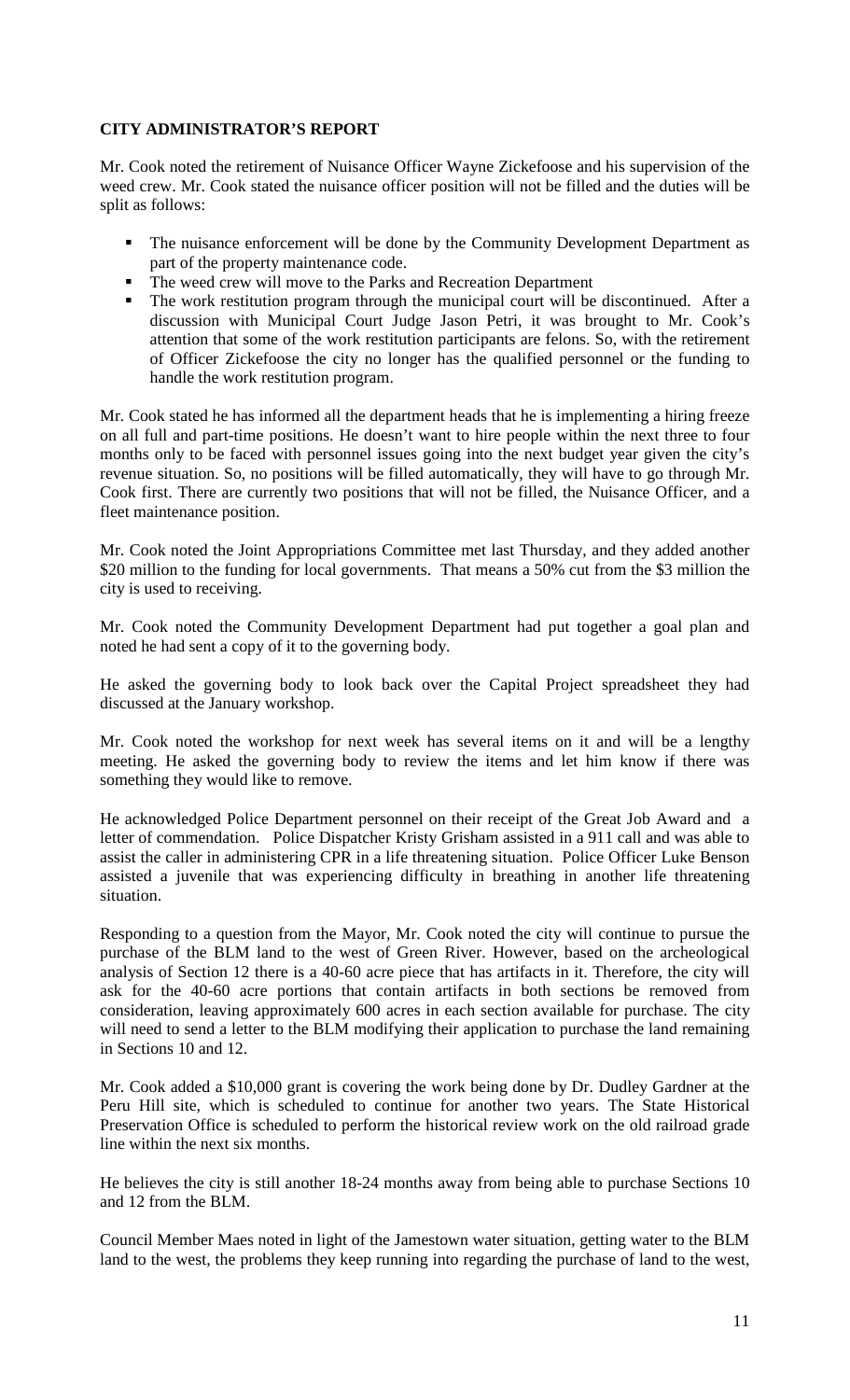and the commitments the city has made to improving the "road" between Green River and Rock Springs, maybe it makes more sense to look at moving eastward instead of westward.

Mayor Castillon noted the city dropped their initial request to purchase land to the east because the land wasn't on the BLM's Section 8 Property List for disposal which requires congressional action. The land has to be removed from the public property domain before it can be sold. Once approved by congress, the land will have to go through the same historical review process the sections to the west have been going through which has already taken three years. The sections to the west had already been identified for purchase and development by the BLM, *when the city decided to check into purchasing them.*

# **CITY ATTORNEY'S REPORT**

Responding to questions from Council Member McCullough, Mr. Bussart gave a brief update on the Winter Building. A Supreme Court decision was handed down on January 12, 2010. The Supreme Court opinion held that Mr. Pleasant, as the contractor, was entitled to some money from Ms. Winter, the same ruling as the district court. However, in reviewing the district court's opinion, the Supreme Court felt there was a miscalculation of the damage amount or the amount Mr. Pleasant was entitled, and remanded the case back to the district court for further proceedings to deal with the miscalculation. So, the case is either back in the district court, or is about to be, and there will be further proceedings by the district judge to reconcile the miscalculation to the amount of damages. If and when that is done, or if the parties can agree on an amount without having to go through a court proceeding in front of a judge, Mr. Bussart's assumption is the Winter's will pay Mr. Pleasant the amount of money that he is owed, then the building will be back in the hands of the Winter's, the litigation will be over, and the city will be in a position to do whatever deemed appropriate to address the issue.

## **MAYOR AND COUNCIL REPORTS**

Council Member Rust asked Mr. Cook if he had consulted with any of the members of the governing body regarding the hiring freeze, or not replacing Officer Zickefoose. Mr. Cook stated he had not.

Council Member York stated he had heard the city was considering a layoff. Mr. Cook said no there wasn't.

Council Member Maes reminded everyone about the Crystal Classic. She noted Maggie Adams and the Main Street Board were helping Parks and Recreation with the event.

Council Member Boan stated a request had been sent to the boards of Green River Futures and SWEDA to provide a list of people they have contacted on behalf of the city to justify what they are paid to do. In response, Mr. Sutherland had told him his board had decided the information was confidential and would not be related to the city, even in executive session. Mr. Boan believes the taxpayers have a right to know if Futures is doing their primary job. He believes Futures is not supplying the report because they have failed to make an effort to bring new businesses to Green River. SWEDA has also failed to provide the information. He still wants the information.

Council Member McCullough request Council Member Morck's microphone be fixed so he could be heard.

Chief Love and Mr. Cook responded to Council Member McCullough's concern about the combined dispatch center project stalling.

Chief Love stated the joint powers board for the communications center had been approved by the Attorney General. The Chief will present his recommendations for board members at the next council meeting. There is a meeting tomorrow, at 1:30 p.m. to look at the old fire station *(at the corner of Uinta and Shoshone)* as a possible site for the combined dispatch center in Green River. The city of Rock Springs and the county still need to appoint their board members. If they do, a board meeting could be held by the end of the month.

Council Member Morck had nothing to report.